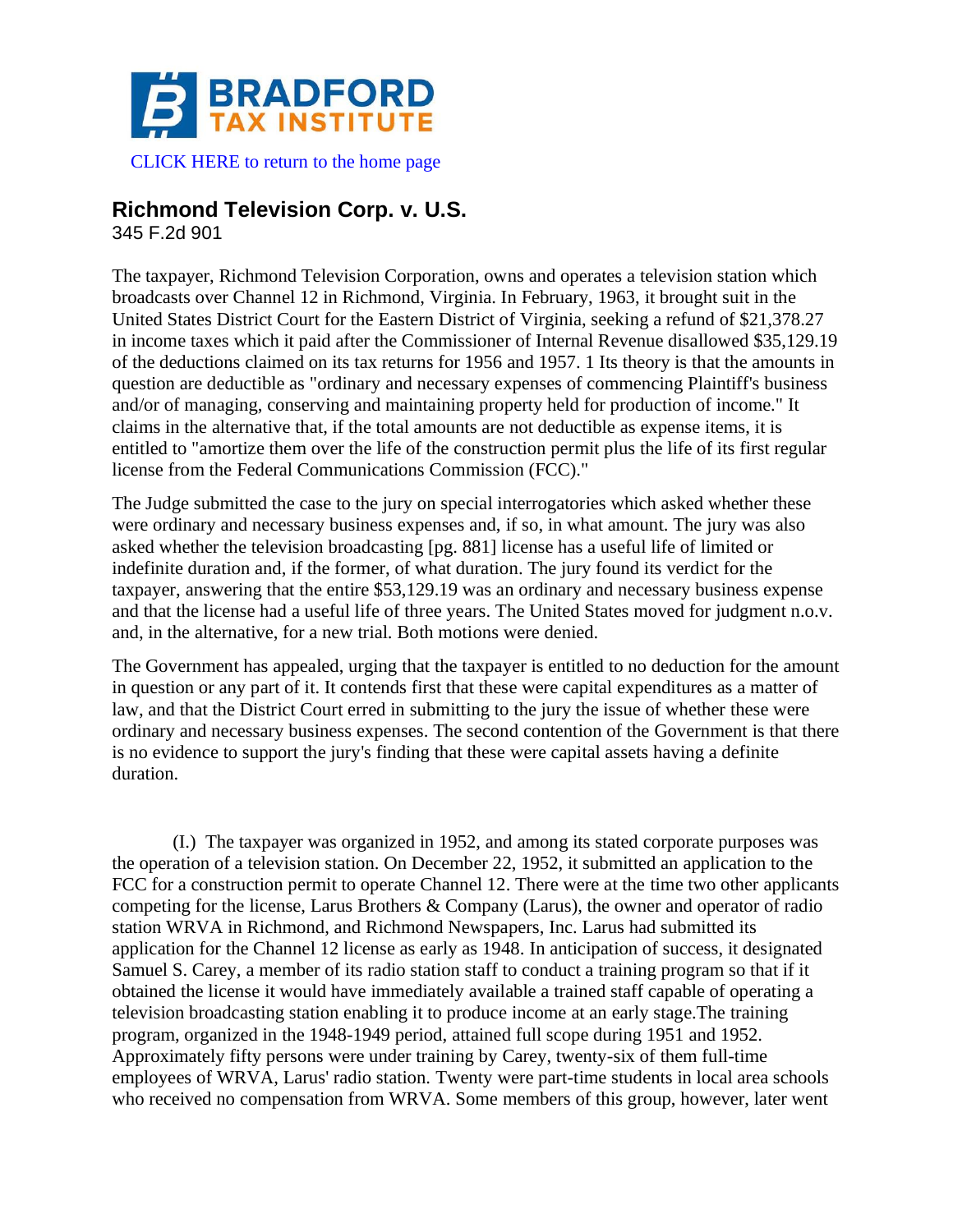to work for the taxpayer. During the training program, Larus purchased equipment and films and set up the beginnings of a television broadcasting studio.On November 23, 1953, Larus and Richmond Television entered into an agreement described as a merger, 2 which embodied the following provisions: Larus would dismiss its pending application for a television construction permit, leaving the taxpayer's application unopposed except by Richmond Newspapers, Inc., not deemed a serious contender. Larus subscribed to 4500 shares of Richmond Television's common stock, which was sixty percent of its maximum authorized voting stock, at \$100 per share, or the total price of \$450,000, and it promised to subscribe at a later date to \$450,000 worth of capital notes of Richmond Television. The parties agreed that representation on Richmond Television's Board of Directors would be proportional to their stock ownership, thereby assuring Larus of control.Pursuant to the November, 1953, agreement, Richmond Television also paid Larus \$25,799.19 as reimbursement for costs previously incurred in the training program. This amount is described on the tax return as payment for "Retention personnel-per agreement," and is part of the \$53,129.19 which Richmond Television claims it is entitled to deduct as an ordinary and necessary business expense. Following the agreement, Larus continued the training program for the benefit and convenience of Richmond Television. Larus' trainees remained on its payroll, and under the terms of the "Personnel Retention Agreement," Richmond Television reimbursed Larus for the additional \$27,330 expense it incurred thereafter in the training of personnel. This arrangement continued until Richmond Television began broadcasting.The FCC granted the construction permit on November 30, 1955, and in 1956 it issued a three-year license to the taxpayer which then commenced broadcasting.Although Richmond Television had no receipts from television broadcasting [pg. 882] prior to 1956, it undertook, in its original returns for 1952 through 1956, to claim deductions in the aggregate sum of \$114,708 for the cost of the training program as well as the cost of obtaining an operating license from the FCC. In 1956, however, after the Internal Revenue Service issued Revenue Ruling 56-520 [1956-2 CB 170], holding that certain costs incurred in obtaining a television broadcasting license from the FCC were not deductible from gross income, the taxpayer voluntarily capitalized \$58,165.79 of the sum previously deducted for its expenses in obtaining the license from the FCC. The remaining \$56,552.01 it continued to treat as deductible. Of that amount, the Internal Revenue Service later allowed \$3,422.82, and disallowed \$53,129.19, the cost of the training program, both before and after the November, 1953, agreement. These are the items here in dispute.

(II.) For reasons to be stated, we hold that the taxpayer is not entitled to the claimed refund. Section 162(a) of the Internal Revenue Code of 1954, 26 U.S.C.A. § 162(a) (1955), provides: "There shall be allowed as a deduction all the ordinary and necessary expenses paid or incurred during the taxable year in carrying on any trade or business \*\*\*." [1] To qualify under this section, expenses must be (a) incurred in carrying on a trade or business, (b) ordinary and necessary, and (c) paid or incurred within the taxable year. 3 The Government concedes that the expenses in question were ordinary and necessary, and it does not suggest that the expenses were incurred in taxable years other than those claimed. It is the Government's position, however, that as a matter of law the sums expended by the taxpayer in training prospective employees in the techniques of television broadcasting in years prior to receipt of its FCC broadcasting license are not ordinary business expenses but capital expenditures. The argument is that the District Court erred in failing to rule as a matter of law that the taxpayer was not "carrying on any trade or business" during the taxable years, and hence is not entitled to a deduction under section 162(a).The taxpayer maintains that these were "ordinary and necessary start-up expenses," and asserts that no case or ruling has ever denied a deduction for such expenses. The taxpayer, however, fails to deal with the point that to qualify for the deduction the expenses must have been incurred in "carrying on \*\*\* [a] trade or business."The precise question is the deductibility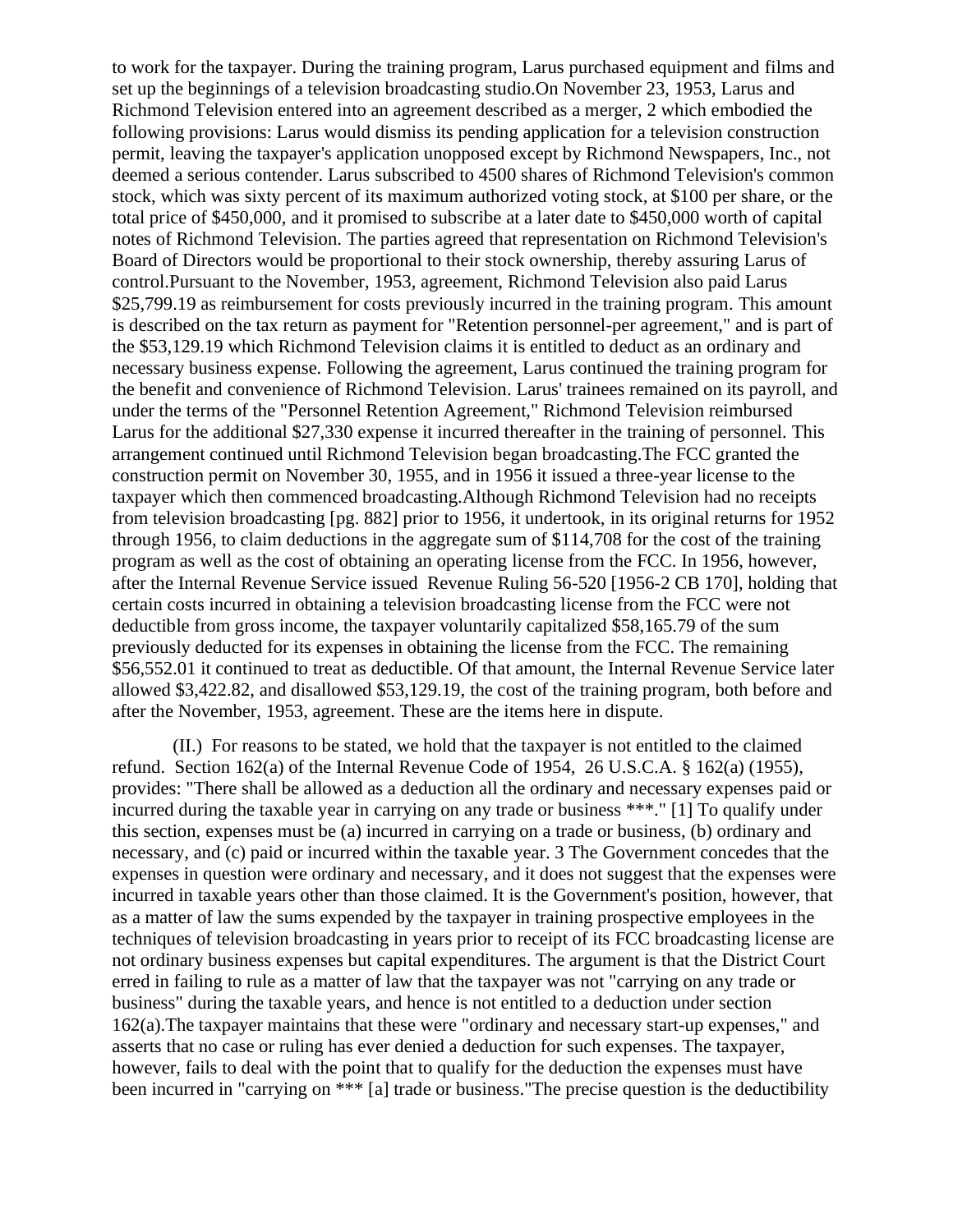of "pre-opening" expenses incurred between the decision to establish a business and the actual beginning of business operations. 4 During the three-year period under consideration, Richmond Television had indeed been incorporated for the purpose of conducting a television station but it had not yet obtained a license or begun broadcasting. The issue therefore is at what point of time did its business begin, and whether at this doubtful, prefatory stage it was carrying on a business. While decisions are to be found holding that particular taxpayers were or were not engaged in a trade or business, there is little discussion of the question of when, in point of time, a trade or business actually begins. This is usually a factual issue, but the resolution of the issue must have an evidentiary basis. It is therefore helpful to turn to several cases presenting analogous circumstances. While these did not formally articulate a general rule, the manner in which the facts in those cases were treated may furnish a guide.In Frank B. Polachek v. Commissioner, 22 T.C. 858 (1954), the taxpayer during the latter part of 1947 devoted his time to planning a new business investment advisory service. The business was never formally organized, but the taxpayer spent \$544 for advertising, travelling expenses, secretarial help, printing, mailing, etc. In 1948, the taxpayer abandoned the project. The Tax Court found as a fact that [pg. 883] "the expenses incurred in planning and organizing of petitioner's proposed investment advisory service were not incurred in carrying on a trade or business," and held that the expenses were not deductible in 1947 as trade or business expenses. "The petitioner had no business in 1947. At most, \*\*\* he merely had plans for a potential business \*\*\*. Regardless of the time he may have devoted to the project, or the expense in attempting to attract associates and capital and solicit prospective clients, we think that petitioner's idea was still in its formative stages when it was finally abandoned." The same principle was applied in Radio Station WBIR v. Commissioner, 31 T.C. 803 (1959). Taxpayer, an AM-FM radio station in operation since the early 1940's, applied to the FCC in 1951 for a television station construction permit. The permit was granted in 1955, and the taxpayer began broadcasting in 1956. In its tax returns for 1953 the taxpayer sought to deduct \$37,000 it had spent for legal and engineering fees, travel and other expenses of prosecuting its application for the license. The Tax Court held: "Prior to the taxable year petitioner was engaged in the operation of an AM and an FM radio station. It was not engaged in the operation of a TV or television station and had no facilities for such an operation. Consequently the expenses incurred in 1953 for the purpose of acquiring a television construction permit and eventually a television license were not paid or incurred 'in carrying on' a 'trade or business' in which petitioner was then engaged so as to make such expenditures deductible as ordinary and necessary business expenses \*\*\* ." (emphasis supplied) Even closer in factual context is KWTX Broadcasting Co. v. Commissioner, 31 T.C. 952 (1959), aff'd per curiam, 272 F.2d 406 [ 4 AFTR 2d 5893] (5th Cir. 1959). There a radio station incorporated in 1946 incurred certain expenses in the prosecution of its 1954 application for a television license. It paid \$8,000 in legal fees for counsel to represent it at the FCC hearing and \$4,000 for the travelling expenses of its representatives and witnesses. Significantly, it paid \$45,000 additional to reimburse a competitor for its expenses in seeking the license, and received in exchange the promise of the competitor to dismiss its application for the license. The competitor withdrew its application and on December 2, 1955, the taxpayer obtained its license and began broadcasting.In its 1954 tax return, KWTX sought no deduction for the legal fees and traveling expenses but claimed the \$45,000 reimbursement as an expense. The Tax Court held that the payment of the \$45,000 was not an ordinary and necessary expense, but was in the nature of a capital expenditure in connection with the television permit and license which the petitioner was seeking. 5 The court held that the \$45,000 expenditure was of the same nature as attorneys' and engineering fees and related expenses, which in WBIR were held to be capital expenditures.Again, in Petersburg Television Corp. v. Commissioner [ ¶ 61,049 P-H Memo TC], 20 T.C.M. 271 (1961), the taxpayer was incorporated in 1953 and shortly thereafter it filed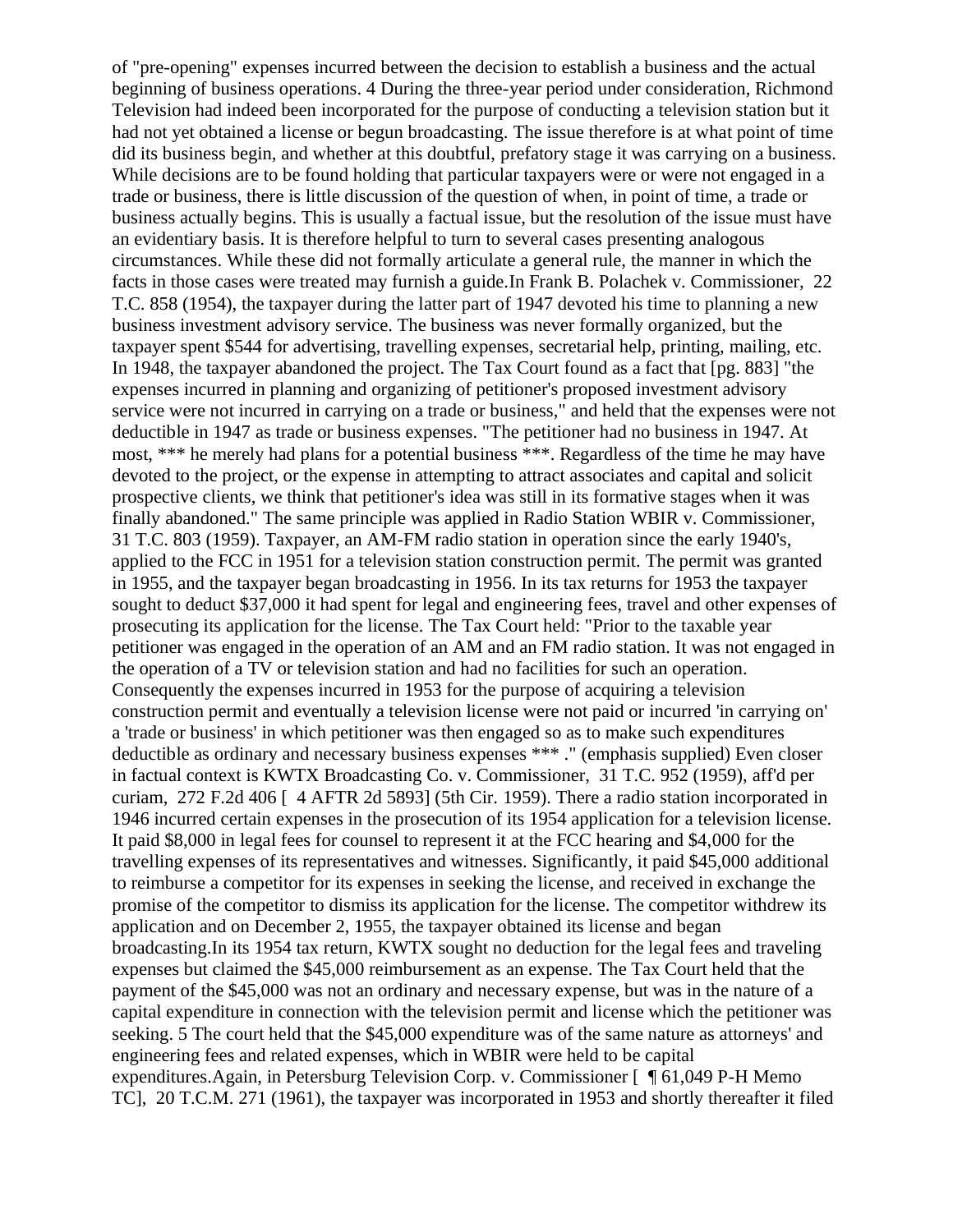an application for a television license. A construction permit was granted on September 29, 1954, and broadcasting began on August 15, 1955. In the tax return for its fiscal year ending on August 31, 1955, taxpayer sought deductions for salary, travel expenses, and professional fees paid in seeking the license. A letter it sent to Internal Revenue Service requesting an audit contained the following: "This is a new corporation that had for the year ended 1955 its first year of operation." Judge Arundell found as an ultimate fact that "petitioner began business activity in the fiscal year ended August 31, 1955," [pg. 884]and held that \$40,000 of taxpayer's expenditures were unallowable "pre-business" expenses since they were "incurred prior to the time petitioner began business operations." While Cohn, et al. v. United States [ 52 AFTR 1298] 57-1 U.S.T. Cases 9456 (D.C.W.D. Tenn. 1957), aff'd on other grounds 259 F.2d 371 [ 2 AFTR 2d 5770] (6th Cir. 1958), did not deal with a television broadcasting station, the case is instructive because of the principle it followed. In December, 1940, taxpayers contracted with the United States to operate several flying schools for the training of pilots for the Army Air Corps. The schools began their operations on March 22, 1941. In preparing for the opening of the schools, taxpayers had spent large sums in training instructors, for legal fees and expenses connected with the negotiation of the lease for the airfield, and in dedication ceremonies. The District Court held that these expenses of opening the schools were non-recurrent capital expenditures, not deductible from income. The proper treatment of such items will be considered in Section V of this opinion.The uniform 6 teaching of these several cases is that, even though a taxpayer has made a firm decision to enter into business and over a considerable period of time spent money in preparation for entering that business, he still has not "engaged in carrying on any trade or business" within the intendment of section 162(a) until such time as the business has begun to function as a going concern and performed those activities for which it was organized. 7 Applying this rule, we are of the view that there was no basis in the evidence for a charge permitting the jury to find that the taxpayer was in business during the period in question. We are of the opinion, therefore, that the District Court was in error in failing to hold as a matter of law that Richmond Television was not in business until 1956, when it obtained the license and began broadcasting. Until then there was no certainty that it would obtain a license, or that it would ever go on the air. Since all of the expenditures underlying the disputed deductions were made before the license was issued and broadcasting commenced, they are "pre-operating expenses," not deductible under section 162(a). [2]

(III) There is yet another and related reason why the \$25,000 is not a current business expense. Our system of income taxation attempts to match income and expenses of the taxable year so as to tax only net income. A taxpayer may, therefore, not deduct as a current business expense the full cost of acquiring an asset, tangible or intangible, which benefits the taxpayer for more than one year. The concept has been explained in United States v. Akin, 248 F.2d 742, 744 [ 52 AFTR 679] (10th Cir. 1957). 8 "[A]n expenditure should be treated as one in the nature of a capital outlay if it brings about the acquisition of an asset having a period of useful life in excess of one year, or if it secures a like advantage to the taxpayer which has a life of more than one year." Here, the \$25,000 was paid to acquire a staff already trained by Larus in the techniques and skills of television broadcasting. This was in all regards the acquisition of a capital asset whose value to the taxpayer would continue for many years, even though from time to time individual staff members could be expected to leave its employ. The \$25,000 therefore could not be taken as a current expense.The remaining \$27,000 was spent between 1953 and 1955, a period when the taxpayer was nearer in point of time to the commencement of its business operation. Had these same sums been expended after 1956 they might have qualified under section 162. But because the taxpayer was not yet in business when these sums were paid, they were [pg. 885]not deductible as expenses of "carrying on any trade or business." [3]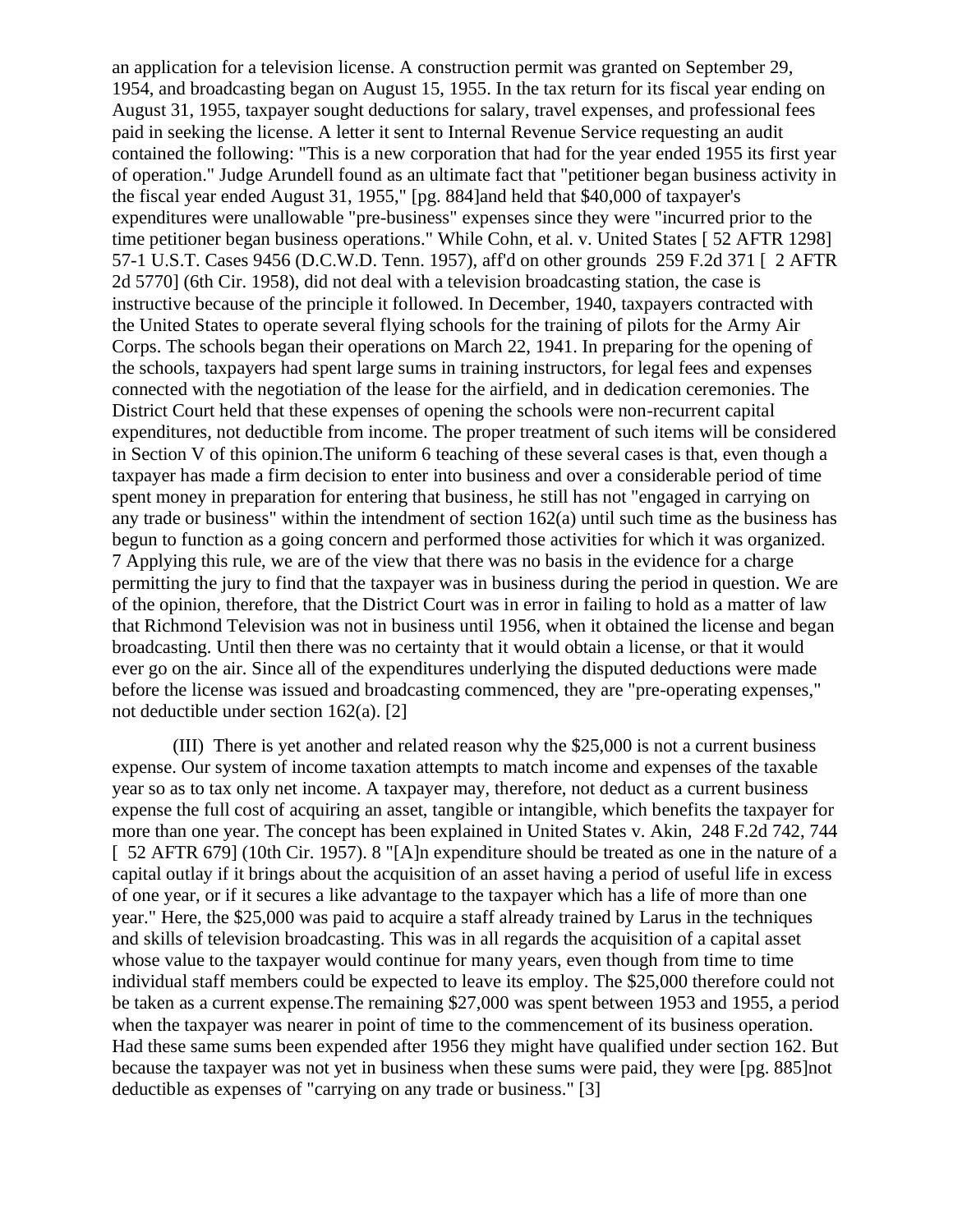(IV.) The taxpayer further claims that, apart from any question of its being in trade or business, the expenditures are deductible under section 212 of the Internal Revenue Code of 1954, 26 U.S.C.A. § 212 (1955). That section, however, by its terms, is applicable only to individuals, and not to corporate taxpayers. 9 Iowa Southern Utilities Co. v. CIR, 333 F.2d 382, 385 [ 14 AFTR 2d 5061] (8th Cir. 1964).

(V.) In its amended complaint, taxpayer advances an alternative theory, namely, that if the expenditures for the training program were costs of acquisition of a capital asset, it is entitled to amortize these costs over the life of the asset and to take the depreciation deduction authorized by section 167 of the Internal Revenue Code of 1954, 26 U.S.C.A. § 167 (1955). 10 Not all intangible property, however, qualifies for the section  $167(a)(1)$  deduction. Treasury Regulation 1.167(a)-3 provides: "If an intangible asset is known from experience or other factors to be of use in the business or in the production of income for only a limited period, the length of which can be estimated with reasonable accuracy, such an intangible asset may be the subject of a depreciation allowance. \*\*\* An intangible asset, the useful life of which is not limited, is not subject to the allowance for depreciation. \*\*\* "Richmond argues that the \$53,000 spent for the training program secured to it an advantage with a useful life coextensive with the combined terms of the FCC construction permit (22 months) and the first regular broadcasting license (3 years). The taxpayer contends that, since the useful life of this asset is of limited duration, its cost may be depreciated.The United States answers that the jury's finding that the broadcasting license has a useful life of three years' duration is unsupported by the evidence. It maintains that while FCC licenses are issued for three-year periods the license renewal policies of the FCC are such that the taxpayer could safely anticipate renewal for an indefinite period. 11 However, in the view which we take, it is unnecessary to decide whether a television license is an asset of definite or indefinite duration. Section  $167(a)(1)$  by its terms is applicable only to "property used in the trade or business." Since, as we have shown, Richmond was not in business during the taxable years with which we are concerned, it cannot be said to have used its trained television broadcasting staff in its "business." Hence, it is not entitled to a depreciation deduction for the years for which it is claimed. 12 This principle is illustrated in Radio Station WBIR v. Commissioner, 31 T.C. 803 (1959). 13 There a radio station applied [pg. 886]in 1951 for a television station construction permit which was not granted until 1956. It sought to amortize the cost of obtaining the permit and to deduct part of that cost for its 1953 taxable year. The Tax Court denied the deduction, stating: "The television license for which the expenditures were made was not in existence in 1953 and had not as yet been granted by the FCC when this case was heard in 1958, due to the pendency of the litigation regarding the construction permit. Under the circumstances, any claim by the petitioner for amortization of the cost of acquiring a television license is premature and it is unnecessary for us to determine whether the useful life of a television license, for depreciation purposes, is limited to the three year period contended for by the petitioner or is indeterminate as argued by the respondent. In any event it is clear that the petitioner is not entitled to any deduction in 1953 for amortization of the costs of acquiring a television license." (emphasis supplied)

## Conclusion

Because Richmond Television was not in business until it obtained its license and began broadcasting operations, the District Court erred in permitting the jury to answer any of the issues pertaining to section  $162(a)$  or section  $167(a)$  (1).

The judgment of the District Court entered upon the jury's findings must therefore be

Reversed and judgment entered for the United States.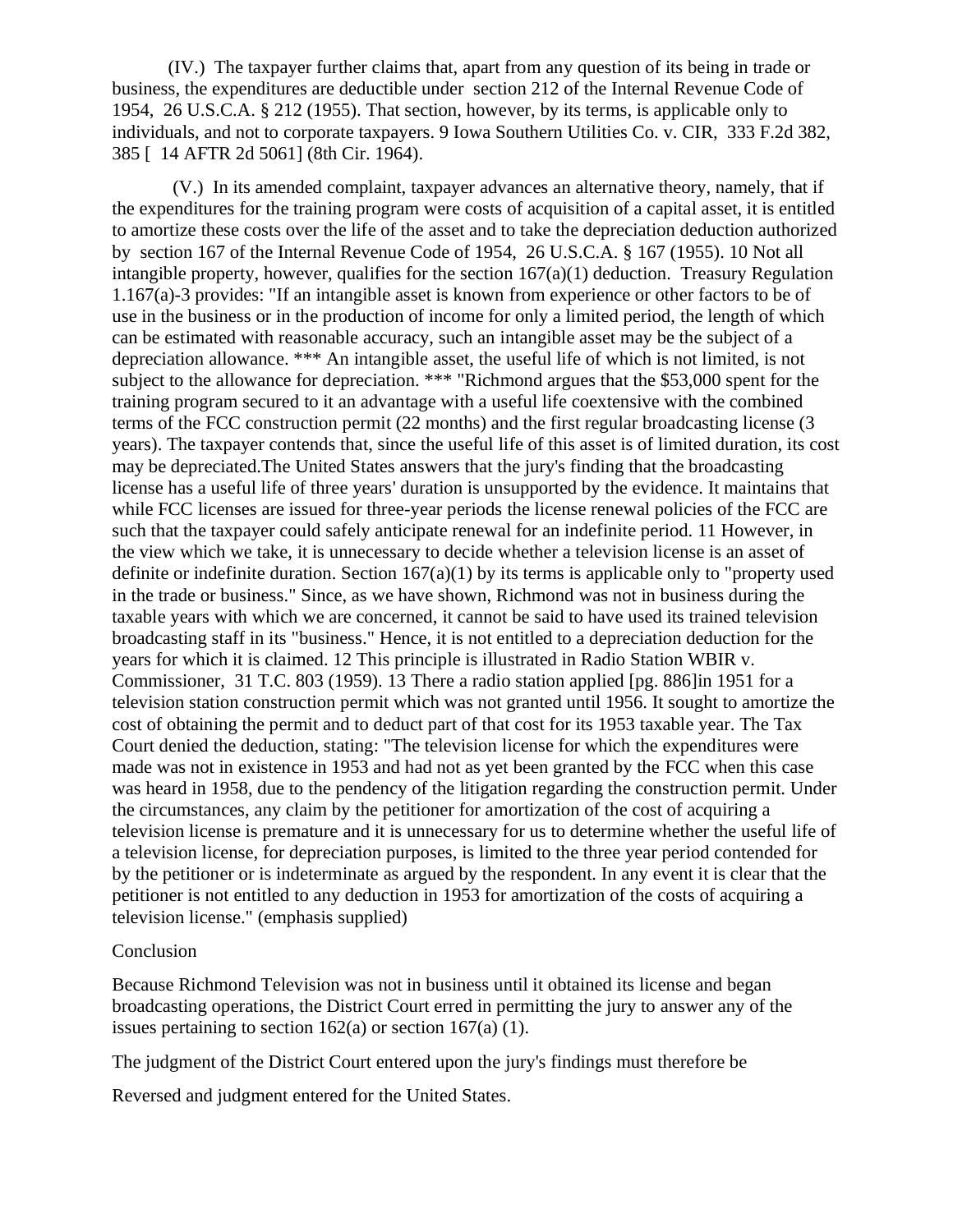1 The taxpayer deducted this amount on its 1956 and 1957 income tax returns on account of its claimed right to carry over net operating losses from the taxable years 1953 through 1955. The right to these 1956 and 1957 deductions thus depends on the deductibility of the expenditures in the taxable years 1953 through 1955, the years in which they were originally claimed.

2 Although thus referred to at the trial, the agreement was not a merger in a strict legal sense, since Richmond's corporate existence was unaffected and there was no sale to Larus of Richmond's assets. There is no merger merely because one corporation acquires control over another through majority ownership of its stock. Finance Corporation v. Keystone Credit Corp., 50 F.2d 872 (4th Cir. 1931); 15 Fletcher, Cyclopedia of Corporations (1961 Revised Edition) § 7046, at n. 80.

3 Hill v. Commissioner, 181 F.2d 906, 908 [ 39 AFTR 435] (4th Cir. 1950); Mertens, Law of Federal Income Taxation, Code Commentary Volume, p. 152.

4 Of course, expenses incurred prior to and for the purpose of reaching a decision whether to establish a business are indisputably capital expenditures. See Westervelt v. Commissioner, 8 T.C. 1248 (1947); Frank v. Commissioner, 20 T.C. 511 (1953); Mid-State Products v. Commissioner, 21 T.C. 696 (1954); and Walet, Jr. v. Commissioner, 31 T.C. 461 (1958), aff'd per curiam, 272 F.2d 694 [ 4 AFTR 2d 5955] (5th Cir. 1959). See also Fleischer, "The Tax Treatment of Expenses Incurred in Investigation for a Business or Capital Investment," 14 Tax L. Rev. 567 (1959).

5 The parties in the case at bar agree that the tax consequences of the \$25,000 lump sum reimbursement to Larus and the subsequent payments totalling \$27,000 are indistinguishable. Furthermore, the record does not suggest that the \$25,000 was paid for some other purpose in addition to reimbursement. To the extent, however, that it may have been in consideration of Larus' promise to withdraw its application, it would constitute a capital expenditure. KWTX, supra; Houston Natural Gas Corp. v. Commissioner, 90 F.2d 814, 816 [ 19 AFTR 932] (4th Cir. 1937), cert. denied, 302 U.S. 722 (1937); 4 Mertens, Law of Federal Income Taxation, § 25.37, p. 131.

6 Southeastern Express Co., 19 B.T.A. 490 (1930), the only authority contra, has not been followed or even mentioned in later Tax Court cases.

7 Compare concurring opinion of Mr. Justice Frankfurter, Deputy v. DuPont, 308 U.S. [488] 498, 499 [ 23 AFTR 808] (1940), " '

\*\*\* carrying on any trade or business,'

\*\*\* involves holding one's self out to others as engaged in the selling of goods or services." See also the following cases construing the terms "trade or business" as used in section  $174(a)$  (1), Internal Revenue Code of 1954, 26 U.S.C.A. § 174(a) (1) (1955), dealing with research and experimental expenses: Koons v. Commissioner, 35 T.C. 1092 (1961), " 'trade or business' presupposes an existing business with which the taxpayer is directly connected"; Mayrath v. Commissioner, 41 T.C. 582 (1964), " 'trade or business,' is used in the practical sense of a going trade or business."

8 Relied on in Radio Station WBIR, Inc., 31 T.C. 803, 812-13 (1959).